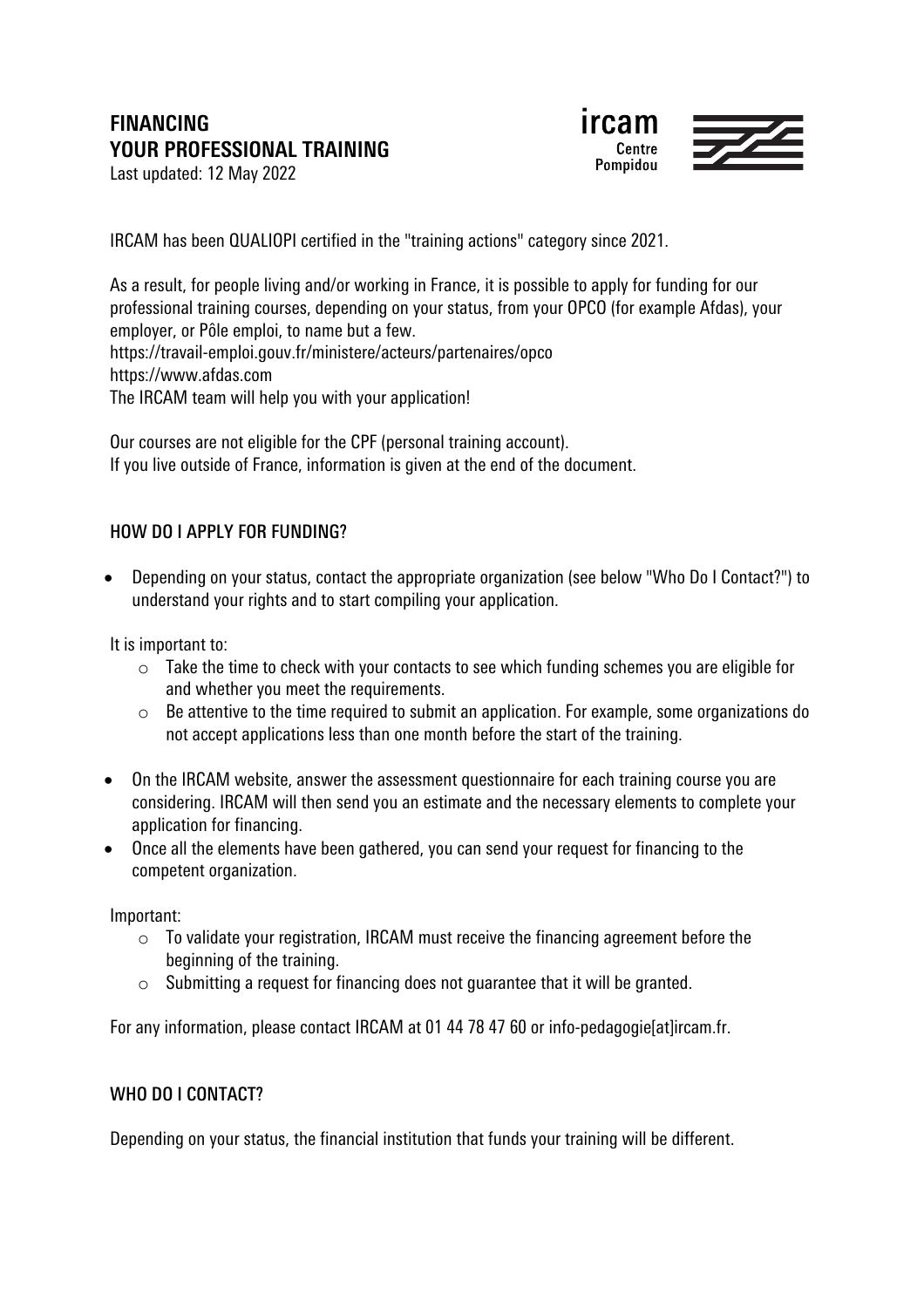For example, we are used to working with Afdas (OPCO for culture, creative industries, media, communication, telecommunications, sports, tourism, leisure, and entertainment sectors) but other sources are possible.

https://www.afdas.com/

• You are a free-lance worker in the entertainment industry (intermittent du spectacle) Your OPCO is Afdas. The conditions for accessing and applying for training funding are available here: https://www.afdas.com/particuliers/services/financement/intermittents

Please be aware of the waiting period (time limit to be respected between two financings)! If you are in the period during which you are not eligible for funding or if part of the amount of the training remains at your expense, contact AUDIENS (Caisse de retraite, de prévoyance et d'action sociale des artistes/techniciens), which offers assistance for professional training: https://www.audiens.org/solutions/accompagnement-intermittents-vie-professionnelle.html

## • You are an artist or an author

Your OPCO is Afdas. The conditions for accessing and applying for training funding are available here: https://www.afdas.com/particuliers/services/financement/artistes-auteurs

## • You are an employee

Your employer can cover the cost of certain training programs as a part of their professional skills development program. Contact your human resources department to learn more.

## • You are a job seeker enrolled at the Pôle emploi

Pôle emploi offers various forms of assistance, subject to certain conditions, for training projects that have been approved by your Pôle emploi advisor:

 $\circ$  Individual training assistance (AIF) from Pôle emploi to cover all or part of the educational costs.

The application must be submitted at least 15 days before the start of the training course, signed by the training organization and by you. The signature by Pôle emploi must be done before the first day of the training.

https://www.pole-emploi.fr/candidat/en-formation/mes-aides-financieres/laide-individuelle-a-la-formatio.html

o Mobility assistance to finance your travels, your meals, your accommodation during your training.

https://www.pole-emploi.fr/candidat/en-formation/les-dispositifs/jentre-en-formation---laide-au-d.html The Regional Councils can also offer funding, do not hesitate to ask your Pôle emploi adviser about this.

# • You are self-employed

In order to pay for the professional training contribution via the French CPF program, you can, under certain conditions, benefit from the financing of your training actions: https://entreprendre.service-public.fr/vosdroits/F31148.

To do so, you must submit a request for reimbursement to the FAF (training insurance fund) to which you belong, at least one month before the beginning of the planned training. Only the educational costs are reimbursed (meals, accommodation, and transport costs are excluded).